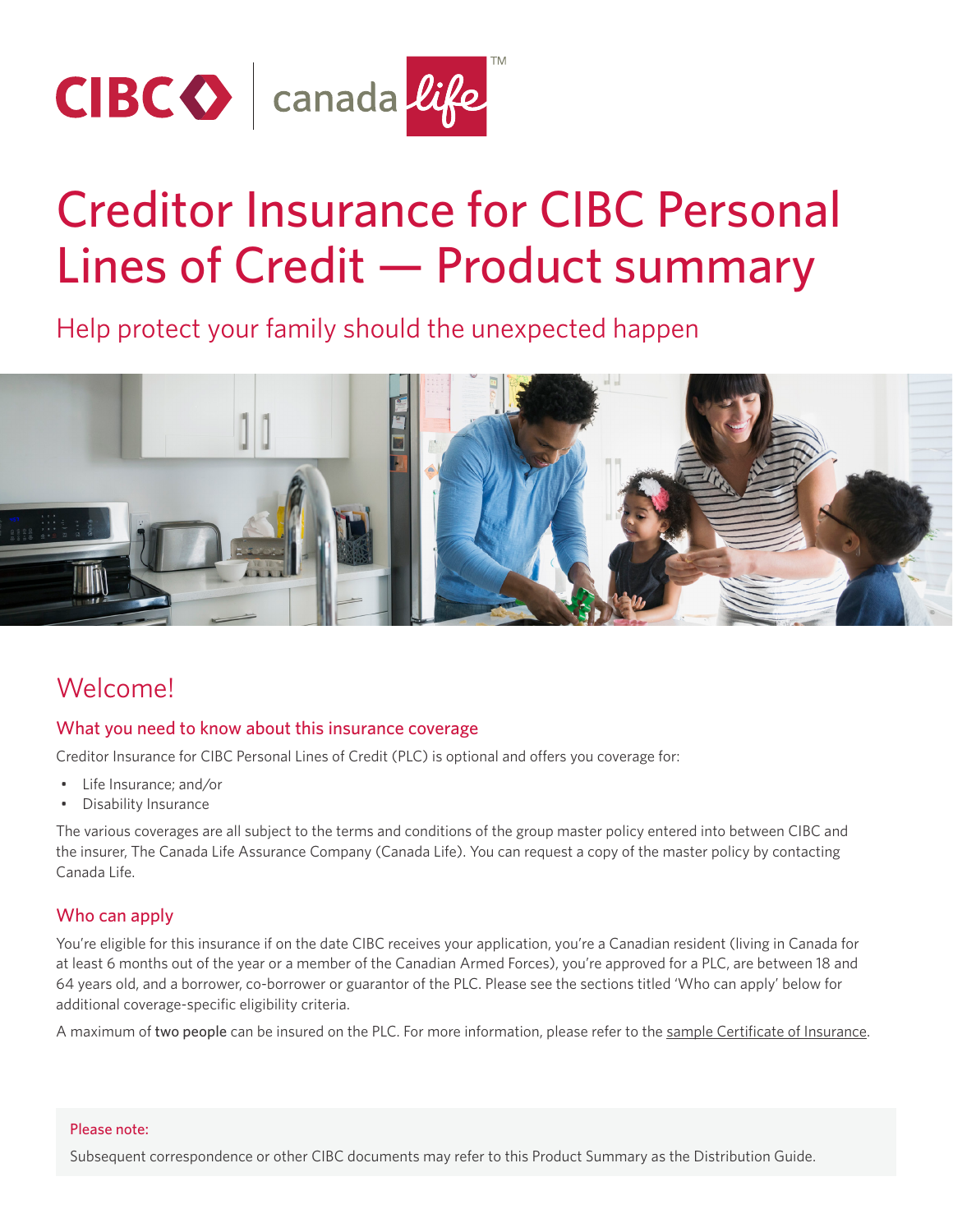# Life Insurance for CIBC Personal Lines of Credit

| <b>Summary</b>                                 | Life Insurance                                                                                                                                                                                                                                                                                                                                                                                                                                                                                                                                                                                                                                                                                                                                                                                                                                                                                                                                                                                                                                                                                                                                                                                                                                     |  |  |  |
|------------------------------------------------|----------------------------------------------------------------------------------------------------------------------------------------------------------------------------------------------------------------------------------------------------------------------------------------------------------------------------------------------------------------------------------------------------------------------------------------------------------------------------------------------------------------------------------------------------------------------------------------------------------------------------------------------------------------------------------------------------------------------------------------------------------------------------------------------------------------------------------------------------------------------------------------------------------------------------------------------------------------------------------------------------------------------------------------------------------------------------------------------------------------------------------------------------------------------------------------------------------------------------------------------------|--|--|--|
| What it covers                                 | You are covered if you die before the age of 70 and meet all terms and conditions of the<br>Certificate of Insurance.                                                                                                                                                                                                                                                                                                                                                                                                                                                                                                                                                                                                                                                                                                                                                                                                                                                                                                                                                                                                                                                                                                                              |  |  |  |
|                                                | For details on terms and conditions, please refer to the section on Life Insurance in the sample Certificate<br>of Insurance.                                                                                                                                                                                                                                                                                                                                                                                                                                                                                                                                                                                                                                                                                                                                                                                                                                                                                                                                                                                                                                                                                                                      |  |  |  |
| Who can apply                                  | You don't have more than 3 life-insured CIBC PLCs, including this application.                                                                                                                                                                                                                                                                                                                                                                                                                                                                                                                                                                                                                                                                                                                                                                                                                                                                                                                                                                                                                                                                                                                                                                     |  |  |  |
| What's your<br>benefit?                        | If you die, Canada Life will pay CIBC the life insurance benefit which will be the lowest of:<br>• The outstanding balance on your PLC on the date you die;<br>• The credit limit on the date you die;<br>• If Canada Life sent you a letter with details about the Life Insurance coverage limit, the amount will be<br>the limit in effect on the date you die;<br>• The capped life benefit amount; or<br>\$300,000<br>The maximum Life Insurance benefit for all your combined life-insured PLCs is \$750,000.<br>For more information on how your benefit payment is calculated, please refer to the sample Certificate of<br>Insurance.                                                                                                                                                                                                                                                                                                                                                                                                                                                                                                                                                                                                      |  |  |  |
| What are the<br>exclusions and<br>limitations? | If the insurance coverage approved by Canada Life is \$150,000 or less, no life benefit will be paid if in the<br>12 months before you applied for the insurance, you:<br>• received treatment<br>• took medication, or<br>· consulted a doctor<br>for health conditions or symptoms of a health condition, whether diagnosed or not, and you die as a<br>result of that condition, within 12 months of the day your insurance coverage began<br>Additionally, no benefit will be paid if you die because of:<br>• suicide during the first 2 years from the date your insurance coverage started<br>• use of drugs, poisonous substances, intoxicants (other than alcohol) or narcotics, unless taken<br>following your doctor's instructions<br>• operation of any motorized vehicle or watercraft while you are impaired by alcohol or drugs<br>• participation or attempted participation in a criminal offence<br>Also, no benefit will be paid if the insurance is not in force on the date of death<br>Other limitations and exclusions may apply. Refer to the sample Certificate of Insurance for complete<br>information.                                                                                                                |  |  |  |
| How your premium<br>payment is<br>calculated   | Your premium payment will be calculated and accumulated daily by multiplying the insured outstanding<br>PLC balance by the premium rate shown in the table below (based on your age on the first day of the<br>month in which premium is calculated). The resulting amount will be divided by \$1,000. Provincial taxes<br>are added where applicable. This amount will be collected on a monthly basis on the PLC billing date.<br>The insured outstanding PLC balance will be the lowest of:<br>• the end-of-day balance of your PLC;<br>• the credit limit;<br>• the life insurance coverage limit Canada Life specified, if applicable; or<br>\$300,000<br>Your monthly payment will vary depending on the number of days in the month.<br>When there are two people insured on the PLC for the same maximum insurance coverage, the joint<br>coverage premium rate is based on the age of the older person. When two people are insured on the<br>PLC for different insurance coverage amounts, the joint coverage premium rate is based on the age of<br>the older person insured for Life Insurance coverage. The premium charge for the person with the higher<br>amount of coverage is based on their age using the single coverage rate. |  |  |  |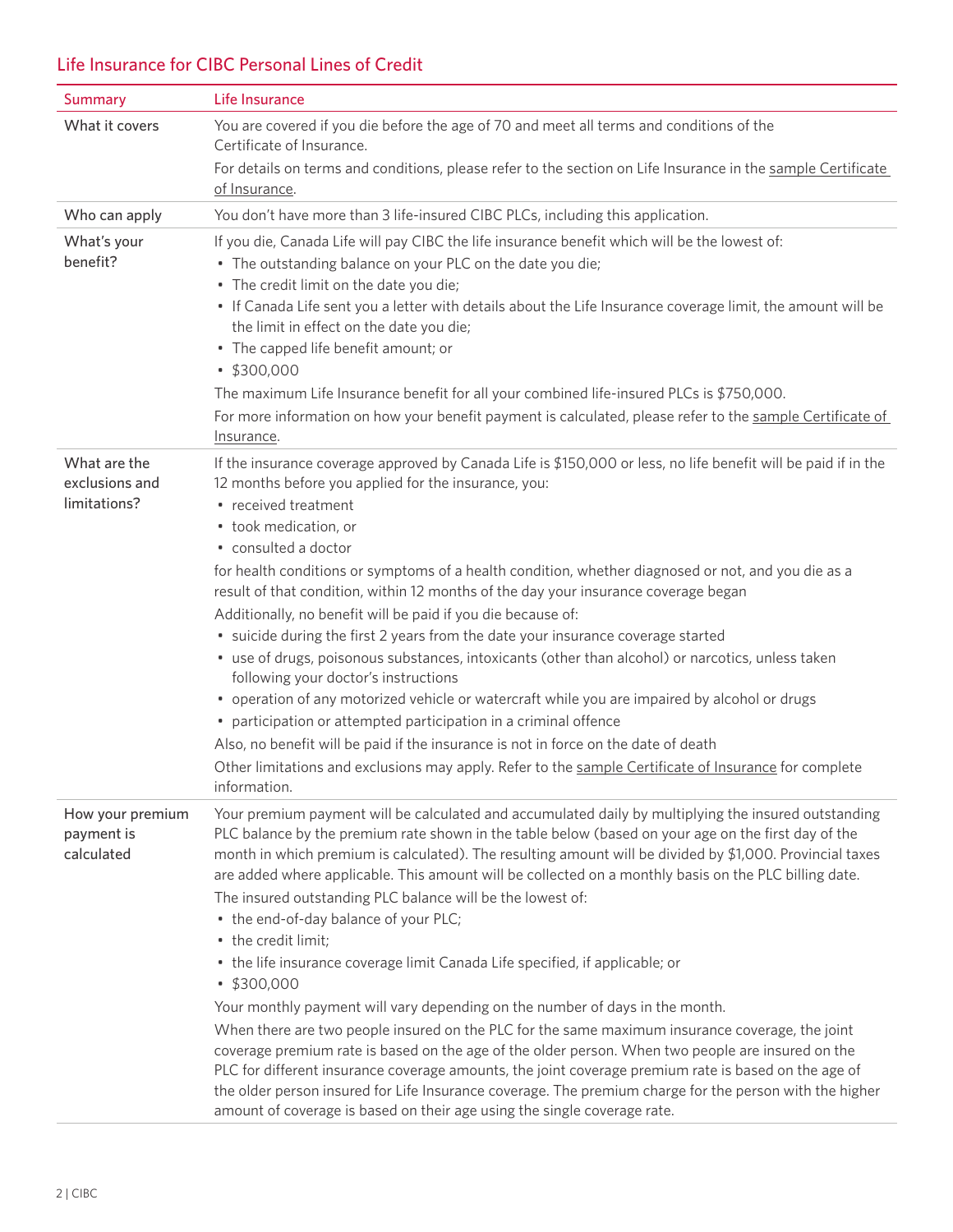## Premium rate table

#### Life Insurance

| Age group             | 18-30  | $31 - 35$ | 36-40  | $41 - 45$ | 46-50  | $51 - 55$ | 56-60  | $61 - 64$ | 65-69  |
|-----------------------|--------|-----------|--------|-----------|--------|-----------|--------|-----------|--------|
| <b>Singe Coverage</b> | \$0.25 | \$0.25    | \$0.28 | \$0.40    | \$0.53 | \$0.69    | \$0.95 | \$1.45    | \$2.25 |
| Joint Coverage        | \$0.41 | \$0.41    | \$0.46 | \$0.66    | \$0.87 | \$1.14    | \$1.57 | \$2.39    | \$3.71 |

# Disability Insurance for CIBC Personal Lines of Credit

| Summary                 | <b>Disability Insurance</b>                                                                                                                                                                                                                                                                                                                                                                                                                                                                                                                                                                                                                                                                                                                                                           |  |  |  |
|-------------------------|---------------------------------------------------------------------------------------------------------------------------------------------------------------------------------------------------------------------------------------------------------------------------------------------------------------------------------------------------------------------------------------------------------------------------------------------------------------------------------------------------------------------------------------------------------------------------------------------------------------------------------------------------------------------------------------------------------------------------------------------------------------------------------------|--|--|--|
| What it covers          | You are covered if you become disabled before the age of 70 and you meet all terms and conditions of<br>the Certificate of Insurance.                                                                                                                                                                                                                                                                                                                                                                                                                                                                                                                                                                                                                                                 |  |  |  |
|                         | For details on terms and conditions, please refer to the section on Disability Insurance in the sample<br>Certificate of Insurance.                                                                                                                                                                                                                                                                                                                                                                                                                                                                                                                                                                                                                                                   |  |  |  |
| Who can apply           | • You don't have more than 3 disability-insured CIBC PLCs, including this application<br>• You are not receiving disability benefits from any source; and<br>• You are employed and able to work at least 25 hours per week at your principal occupation or as a<br>seasonal worker                                                                                                                                                                                                                                                                                                                                                                                                                                                                                                   |  |  |  |
| What's your<br>benefit? | Canada Life will pay CIBC a monthly disability benefit which may be based on an amount less than the<br>outstanding balance on your PLC. The monthly disability insurance benefit is 3% of the maximum benefit<br>per claim. The maximum benefit per claim will be the lowest of:<br>• The end-of-day outstanding balance on your PLC on the date you become disabled;<br>• The credit limit on the date you first become disabled;<br>• If Canada Life sent you a letter advising you of your disability insurance limit, the limit in effect on the<br>date you become disabled;<br>• The capped disability benefit amount; or<br>\$200,000<br>The maximum total benefit is \$6,000 per incident of disability for each disability-insured CIBC PLC, for a<br>maximum of 24 months. |  |  |  |
|                         | If two people are insured with disability coverage, only one disability benefit can be paid at a time.<br>The other person's disability claim may become payable when the first person is no longer eligible for<br>benefits.<br>You can only make one disability insurance claim at a time per person.<br>For more information on how your benefit payment is calculated, please refer to the sample Certificate of                                                                                                                                                                                                                                                                                                                                                                  |  |  |  |
|                         | Insurance.                                                                                                                                                                                                                                                                                                                                                                                                                                                                                                                                                                                                                                                                                                                                                                            |  |  |  |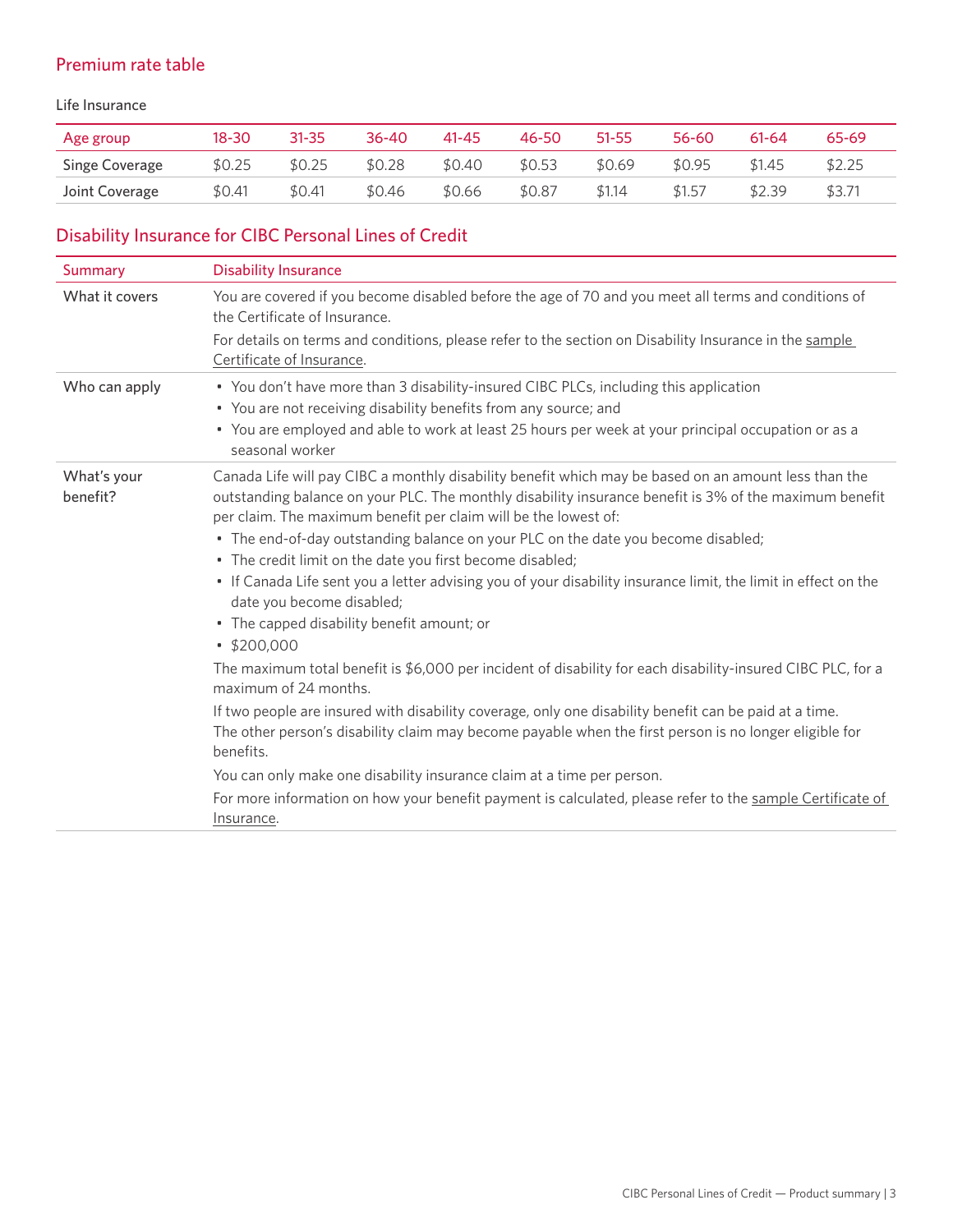| <b>Summary</b>                                 | <b>Disability Insurance</b>                                                                                                                                                                                                                                                                                                                                                                                                                                                                                                                                                                                                                                                                                                                                                                                                                        |  |  |  |
|------------------------------------------------|----------------------------------------------------------------------------------------------------------------------------------------------------------------------------------------------------------------------------------------------------------------------------------------------------------------------------------------------------------------------------------------------------------------------------------------------------------------------------------------------------------------------------------------------------------------------------------------------------------------------------------------------------------------------------------------------------------------------------------------------------------------------------------------------------------------------------------------------------|--|--|--|
| What are the<br>exclusions and<br>limitations? | No disability benefit will be paid if your insured amount is \$150,000 or less and in the 12 months before<br>you applied for the insurance, you:<br>• received treatment<br>• took medication, or<br>• consulted a doctor<br>for health conditions or symptoms of a health condition, whether diagnosed or not, and you become<br>disabled as a result of that condition within 12 months of the day your insurance coverage began.<br>No disability benefit will be paid if:<br>• Your insurance is not in force on the date of disability<br>• You return to work for pay during or after the waiting period and before your first benefit payment<br>. You're not completely unable to carry out your regular duties in your full-time job or are unable to<br>perform the essential duties of your principal job if you are a seasonal worker |  |  |  |
|                                                | • You don't provide enough proof of your disability to Canada Life<br>• You don't stop working due to your disability                                                                                                                                                                                                                                                                                                                                                                                                                                                                                                                                                                                                                                                                                                                              |  |  |  |
|                                                | • You're not under the ongoing care of a physician or other health care practitioner approved by<br>Canada Life                                                                                                                                                                                                                                                                                                                                                                                                                                                                                                                                                                                                                                                                                                                                    |  |  |  |
|                                                | • You refuse to undergo medical exams by a physician requested by Canada Life                                                                                                                                                                                                                                                                                                                                                                                                                                                                                                                                                                                                                                                                                                                                                                      |  |  |  |
|                                                | • You're disabled because of a pregnancy, unless it is defined as a high-risk pregnancy by your doctor<br>• You're disabled because of intentional self-inflicted injury                                                                                                                                                                                                                                                                                                                                                                                                                                                                                                                                                                                                                                                                           |  |  |  |
|                                                | • You're disabled because of elective cosmetic or experimental surgery or treatment                                                                                                                                                                                                                                                                                                                                                                                                                                                                                                                                                                                                                                                                                                                                                                |  |  |  |
|                                                | • You're disabled because of events related to:                                                                                                                                                                                                                                                                                                                                                                                                                                                                                                                                                                                                                                                                                                                                                                                                    |  |  |  |
|                                                | • use of drugs, poisonous substances, intoxicants (other than alcohol) or narcotics, unless taken<br>following your physician's instructions                                                                                                                                                                                                                                                                                                                                                                                                                                                                                                                                                                                                                                                                                                       |  |  |  |
|                                                | • abuse of alcohol unless you're in a rehabilitation program that started during the waiting period<br>operation of any motorized vehicle or watercraft while you are impaired by alcohol or drugs<br>٠<br>• participation or attempted participation in a criminal offence                                                                                                                                                                                                                                                                                                                                                                                                                                                                                                                                                                        |  |  |  |
|                                                | Other limitations and exclusions may apply. Refer to the sample Certificate of Insurance for complete<br>information.                                                                                                                                                                                                                                                                                                                                                                                                                                                                                                                                                                                                                                                                                                                              |  |  |  |
| 60-day waiting<br>period                       | If you become disabled, you will have to wait 60 days from your date of disability before benefits are<br>payable. This means you are responsible for any PLC payment due during this 60-day period.                                                                                                                                                                                                                                                                                                                                                                                                                                                                                                                                                                                                                                               |  |  |  |
| How your premium<br>payment is<br>calculated   | Your premium payment will be calculated and accumulated daily by multiplying the insured outstanding<br>PLC balance by the premium rate shown in the table below (based on your age on the first day of the<br>month in which the premium is calculated). The resulting amount will be divided by \$1,000. Provincial<br>taxes are added where applicable. This amount will be collected on a monthly basis on the PLC billing<br>date.                                                                                                                                                                                                                                                                                                                                                                                                            |  |  |  |
|                                                | The insured outstanding PLC balance will be the lowest of:<br>• the end-of-day balance of your PLC;<br>• the credit limit;                                                                                                                                                                                                                                                                                                                                                                                                                                                                                                                                                                                                                                                                                                                         |  |  |  |
|                                                | • the disability insurance coverage limit Canada Life specified, if applicable; or<br>\$200,000                                                                                                                                                                                                                                                                                                                                                                                                                                                                                                                                                                                                                                                                                                                                                    |  |  |  |
|                                                | Your monthly payment will vary depending on the number of days in the month.                                                                                                                                                                                                                                                                                                                                                                                                                                                                                                                                                                                                                                                                                                                                                                       |  |  |  |
|                                                | When there are two people insured on the PLC for the same maximum insurance coverage, the joint<br>coverage premium rate is based on the age of the older person. When two people are insured on the PLC<br>for different insurance coverage amounts, the joint coverage premium rate is based on the age of the<br>older person insured for Disability Insurance. The premium charge for the person with the higher amount<br>of coverage is based on their age using the single coverage rate.                                                                                                                                                                                                                                                                                                                                                   |  |  |  |
| Savings                                        | If you have Life and Disability Insurance, you will get a 10% discount on your Disability Insurance<br>premium.                                                                                                                                                                                                                                                                                                                                                                                                                                                                                                                                                                                                                                                                                                                                    |  |  |  |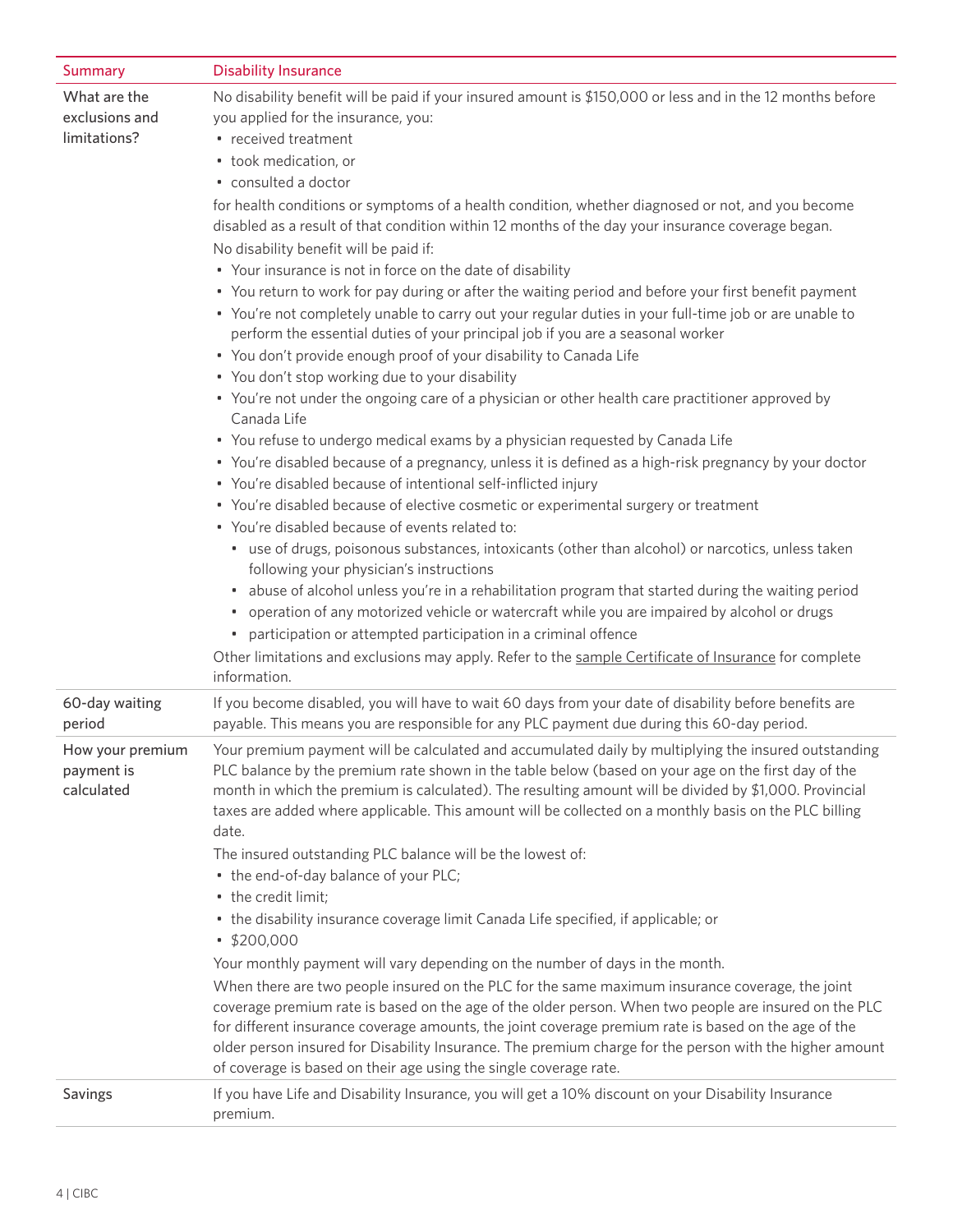## Premium rate table

Disability Insurance

| Age group             | 18-40  | $41 - 55$ | 56-69  |
|-----------------------|--------|-----------|--------|
| <b>Singe Coverage</b> | \$0.87 | \$1.19    | \$2.50 |
| Joint Coverage        | \$1.52 | \$2.08    | \$4.38 |

#### Share the right information

If you fail to disclose information or give incorrect information related to your application for insurance, your coverage may be cancelled if it has been in effect for less than 2 years.

#### When your coverage begins

- Credit Limit of \$150,000 or less: If your credit limit is \$150,000 or less, your coverage will begin on the later of:
	- The day your PLC is approved by CIBC; or
	- The day CIBC receives your signed and completed application

If your credit limit is \$150,000 or less, you won't need to answer the health questions. If your credit limit is increased and is still below \$150,000, your Insurance coverage will be automatically increased up to the new credit limit. If your credit limit is ever increased above \$150,000, you will need to complete a new application and answer the health questions, and coverage will begin on the day Canada Life approves your application. If your application is declined, your existing coverage for the PLC balance of \$150,000 or less will remain in force.

- Credit Limit of more than \$150,000: If your credit limit is greater than \$150,000, your coverage on the balance up to \$150,000 will begin on the later of:
	- The day your PLC is approved by CIBC; or
	- The day CIBC receives your signed and completed application

Coverage for balances greater than \$150,000 begins on the day Canada Life sends you a written approval. You must answer the health questions on the application. If Canada Life declines your application, your insurance coverage for the PLC balance of \$150,000 or less will remain in force.

#### When your coverage ends

Your insurance coverage ends automatically on the earliest of the following dates:

- The date you turn 70 years old
- The date CIBC receives your request to cancel the insurance
- The date your PLC is closed
- The date you are no longer a borrower, co-borrower or guarantor of the PLC
- The date you die
- The date your insurance premiums are 90 days overdue
	- For Disability Insurance, you will be given a written notice at least 15 days before your insurance is cancelled for non-payment of premiums
- The date the group policy terminates

For further details, please refer to the [sample Certificate of Insurance.](https://www.canadalife.com/insurance/creditor-insurance/distribution-guide-and-product-summary.html)

#### Cancelling your insurance

If you change your mind about the coverage within 30 days from the date you receive your Certificate of Insurance, you will receive a full refund of any premium paid. It's like the coverage never started.

You can cancel your insurance coverage at any time by:

- Calling CIBC at [1 800 465-6020](tel:18004656020)
- Completing a cancellation form at any CIBC banking centre
- Writing to your CIBC banking centre requesting cancellation. Your request must specify the PLC information, names of insured persons and the insurance coverage you want to cancel.